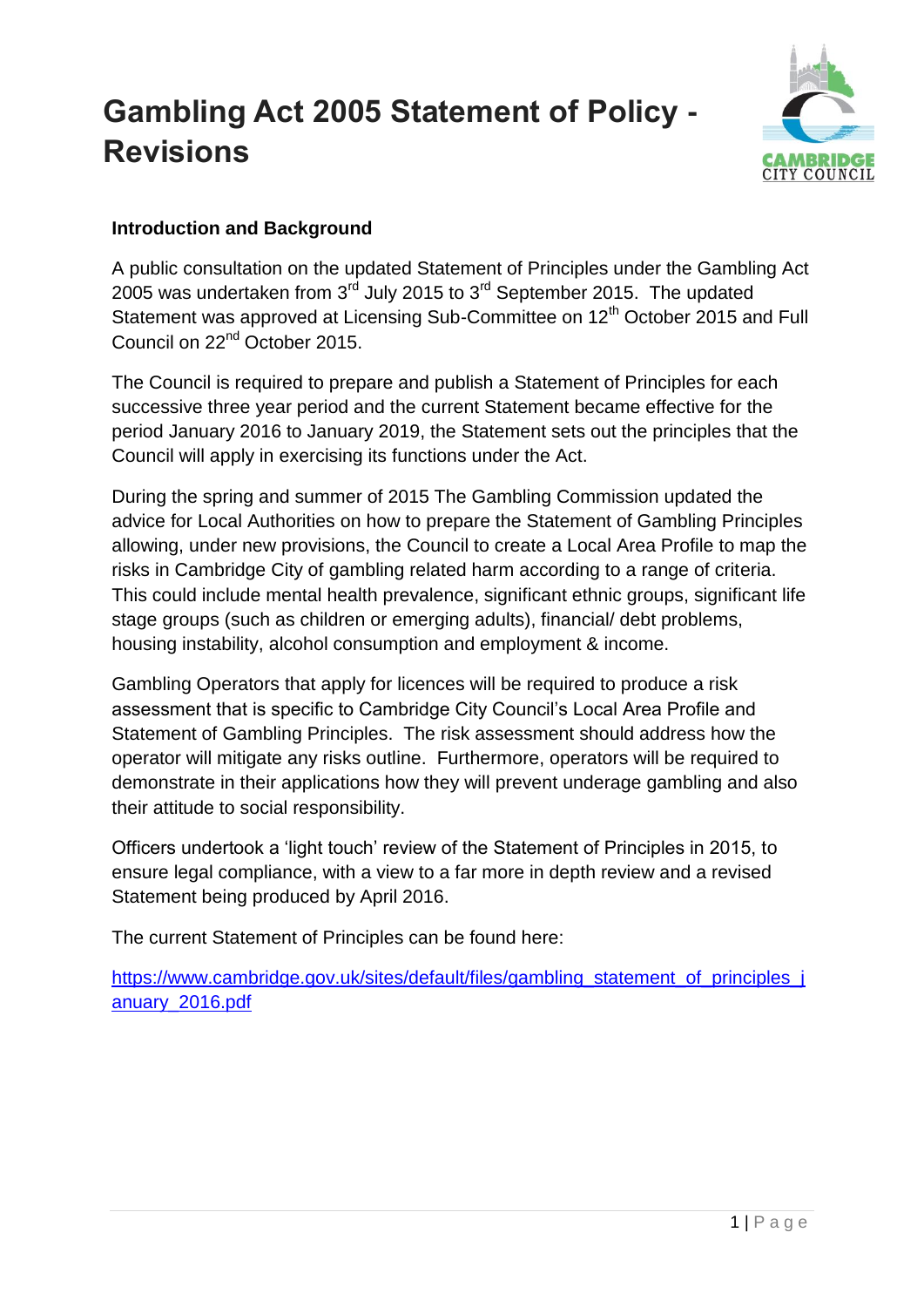### **The Gambling Act 2005**

The Gambling Act 2005 gives Licensing Authorities various regulatory functions in relation to gambling. The main functions of Licensing Authorities include:

- **EXECTE:** Licensing premises for gambling activities,
- Considering notices given for the temporary use of premises for gambling,
- Granting permits for gaming and gaming machines in clubs,
- Regulating gaming and gaming machines in alcohol licensed premises,
- Granting permits to family entertainment centres for the use of certain lower stake gaming machines,
- Granting permits for prize gaming; and
- **Registering Small Society Lotteries.**

A Gambling Statement of Principles is required to address the three licensing objectives of the Act which are:

- **Preventing gambling from being a source of crime or disorder, being** associated with crime or disorder or being used to support crime,
- **Ensuring that gambling is conducted in a fair and open way; and**
- **Protecting children and other vulnerable persons from being harmed or** exploited by gambling.

#### **Risk Assessment and Local Area Profiles**

Licensing Authorities are already familiar with a risk based approach to compliance and targeting resources and effort where risk is greatest. To provide greater clarity, and make more explicit what an assessment of gambling related risks might look like, there is:

- **Guidance on Undertaking Local Gambling Risk Assessments,**
- Gambling Risk Assessment; and
- **EXEC** Cambridge City Local Area Profile

as an addendum to the existing Gambling Statement of Principles.

Although not a mandatory requirement, the Local Area Profile will increase awareness of local risks and improve information sharing. This will facilitate constructive engagement with licensees and a more co-ordinated response to local risks. The Local Area Profile will also help to inform the risk assessment section of any new licence application or application to vary a licence.

For example, an area could be identified as high risks on the basis that it is located within close proximity to a youth centre, rehabilitation centre or a school. The Licensing Authority might therefore indicate that they would expect licensees to take appropriate steps to ensure that advertising relating to their premises, or relating to events at their premises, is not displayed at a time when children are likely to be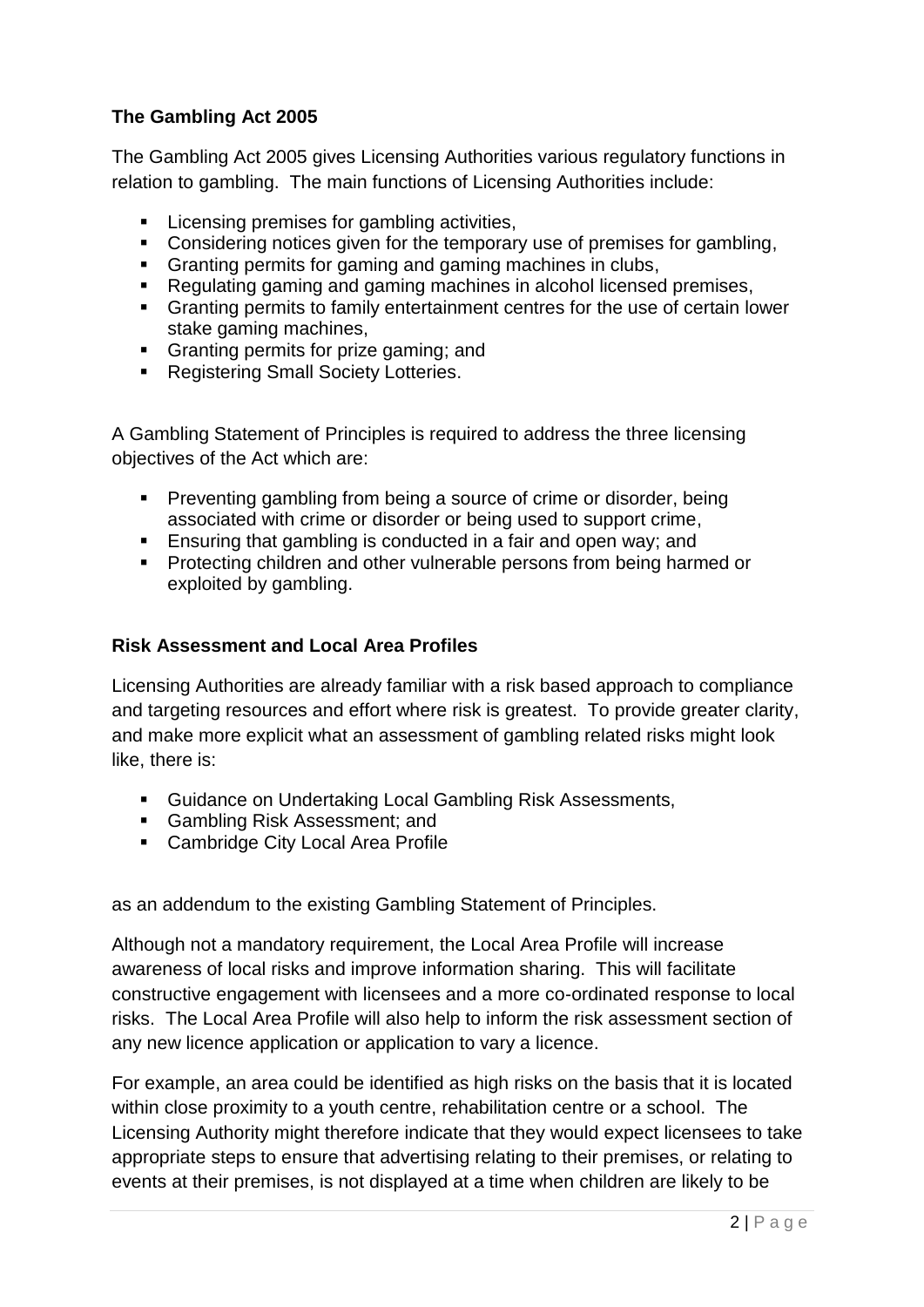nearby. The licensee would be reasonably expected to have sufficient controls in place to mitigate associated risks in such areas and, if not, the Licensing Authority could consider implementing other controls.

Having a Local Area Profile will bring the following benefits:

- **Enable Licensing Authorities to better serve their local community by better** reflecting the community and the risks within it,
- **Enable Licensing Authorities to make robust decisions, based on a clear,** published set of factors and risks, which are therefore less susceptible to challenge; and
- Encourage operators and applicants to take a proactive approach to risk that is likely to result in reduced compliance and enforcement action.

It is anticipated that our 'local area profile' will develop over time and will be influenced by information and intelligence from researchers, key partners and other stakeholders.

### **Consultation**

The Gambling Commission Guidance (para 6.64) states that "Authorities should note that where a statement is revised, it is only the revision that needs to be published and consulted on. So, for example, an authority may consult separately on whether to pass a casino resolution and then subsequently publish the resolution as part of the statement. This can be done without any need to review and reopen consultation on the main body of the statement. The same would apply if the licensing authority was updating its local area profile to take account of changing local risks. Any revisions must be published and advertised in the same way as a new statement."

Cambridge City Council is consulting on a revision to the Gambling Act 2005 Statement of Principles for 2016-19.

An addendum covering Risk Assessment and the Local Area Profile is included as a revision to the existing Statement and draft documents can be found in the appendices.

The consultation is open to the public and the closing date for submitting consultation responses is **14 February 2016**.

Send your response:

- By email to [licensing@cambridge.gov.uk](mailto:licensing@cambridge.gov.uk) please include the words 'Gambling' Consultation' in the subject field; or
- **In writing to Licensing & Enforcement, Environmental Health Service,** Cambridge City Council, PO Box 700, Cambridge, CB1 0JH.

The licensing authority is particularly interested in hearing from responsible authorities as well as other organisations/ individuals in the area that can give input to 'map' local risks in the City. If there is sufficient information to develop the Local Area Profile it will help increase awareness of local risks and improve information